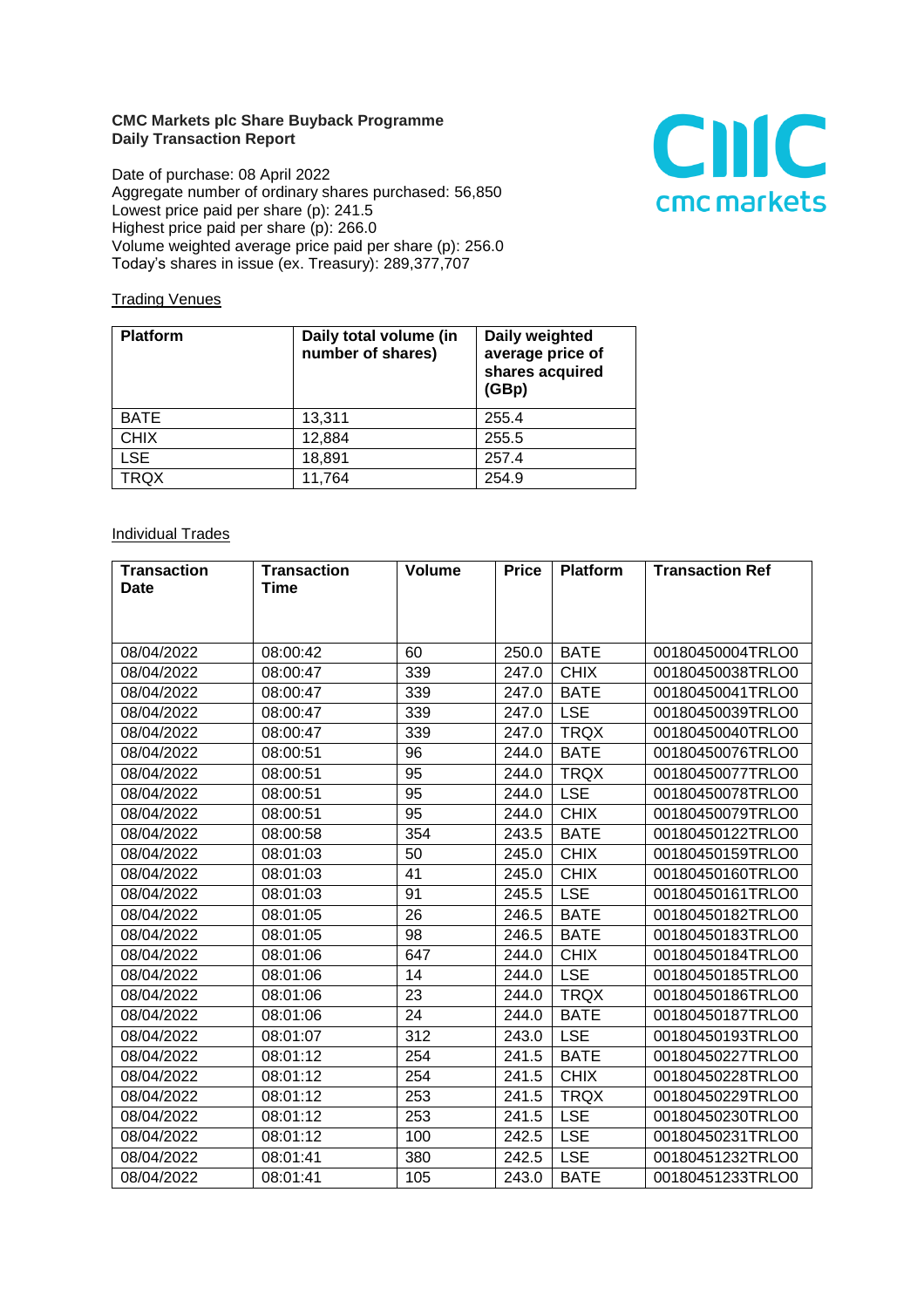| 08/04/2022 | 08:01:50 | 307            | 244.0 | <b>BATE</b> | 00180451344TRLO0 |
|------------|----------|----------------|-------|-------------|------------------|
| 08/04/2022 | 08:01:50 | 307            | 244.0 | <b>CHIX</b> | 00180451345TRLO0 |
| 08/04/2022 | 08:01:50 | 173            | 244.0 | <b>TRQX</b> | 00180451346TRLO0 |
| 08/04/2022 | 08:01:50 | 307            | 244.0 | <b>LSE</b>  | 00180451347TRLO0 |
| 08/04/2022 | 08:01:50 | 133            | 244.0 | <b>TRQX</b> | 00180451348TRLO0 |
| 08/04/2022 | 08:02:00 | 77             | 246.0 | <b>LSE</b>  | 00180451434TRLO0 |
| 08/04/2022 | 08:02:00 | 372            | 246.5 | <b>TRQX</b> | 00180451435TRLO0 |
| 08/04/2022 | 08:02:04 | 114            | 245.0 | <b>BATE</b> | 00180451483TRLO0 |
| 08/04/2022 | 08:02:04 | 11             | 245.0 | <b>TRQX</b> | 00180451484TRLO0 |
| 08/04/2022 | 08:02:04 | 77             | 245.0 | <b>CHIX</b> | 00180451485TRLO0 |
| 08/04/2022 | 08:02:04 | 112            | 245.0 | <b>LSE</b>  | 00180451486TRLO0 |
| 08/04/2022 | 08:02:04 | 690            | 245.0 | <b>BATE</b> | 00180451487TRLO0 |
| 08/04/2022 | 08:02:04 | 65             | 245.0 | <b>TRQX</b> | 00180451488TRLO0 |
| 08/04/2022 | 08:02:06 | 12             | 246.5 | <b>CHIX</b> | 00180451502TRLO0 |
| 08/04/2022 | 08:02:06 | 179            | 248.0 | <b>LSE</b>  | 00180451503TRLO0 |
| 08/04/2022 | 08:02:07 | 500            | 247.5 | <b>TRQX</b> | 00180451507TRLO0 |
| 08/04/2022 | 08:02:07 | 500            | 247.5 | <b>TRQX</b> | 00180451508TRLO0 |
| 08/04/2022 | 08:02:07 | $\overline{7}$ | 247.5 | <b>TRQX</b> | 00180451509TRLO0 |
| 08/04/2022 | 08:02:07 | 46             | 247.5 | <b>CHIX</b> | 00180451510TRLO0 |
| 08/04/2022 | 08:02:07 | 121            | 247.5 | <b>CHIX</b> | 00180451511TRLO0 |
| 08/04/2022 |          |                | 247.5 | <b>BATE</b> | 00180451512TRLO0 |
|            | 08:02:07 | 180            |       |             |                  |
| 08/04/2022 | 08:03:05 | 431            | 249.0 | <b>TRQX</b> | 00180452040TRLO0 |
| 08/04/2022 | 08:03:05 | 431            | 249.0 | <b>BATE</b> | 00180452041TRLO0 |
| 08/04/2022 | 08:03:05 | 431            | 249.0 | <b>CHIX</b> | 00180452042TRLO0 |
| 08/04/2022 | 08:03:05 | 431            | 249.0 | <b>LSE</b>  | 00180452043TRLO0 |
| 08/04/2022 | 08:03:06 | 431            | 248.5 | <b>TRQX</b> | 00180452056TRLO0 |
| 08/04/2022 | 08:03:06 | 431            | 248.5 | <b>CHIX</b> | 00180452057TRLO0 |
| 08/04/2022 | 08:03:06 | 431            | 248.5 | <b>LSE</b>  | 00180452058TRLO0 |
| 08/04/2022 | 08:03:06 | 431            | 248.5 | <b>BATE</b> | 00180452059TRLO0 |
| 08/04/2022 | 08:03:25 | 306            | 248.5 | <b>TRQX</b> | 00180452161TRLO0 |
| 08/04/2022 | 08:03:25 | 307            | 248.5 | <b>BATE</b> | 00180452162TRLO0 |
| 08/04/2022 | 08:03:25 | 306            | 248.5 | <b>CHIX</b> | 00180452163TRLO0 |
| 08/04/2022 | 08:03:25 | 306            | 248.5 | <b>LSE</b>  | 00180452164TRLO0 |
| 08/04/2022 | 08:03:27 | 400            | 248.5 | <b>LSE</b>  | 00180452191TRLO0 |
| 08/04/2022 | 08:09:28 | 484            | 250.0 | <b>TRQX</b> | 00180454126TRLO0 |
| 08/04/2022 | 08:09:28 | 575            | 250.0 | <b>CHIX</b> | 00180454127TRLO0 |
| 08/04/2022 | 08:09:28 | 575            | 250.0 | <b>LSE</b>  | 00180454128TRLO0 |
| 08/04/2022 | 08:09:28 | 90             | 250.0 | <b>TRQX</b> | 00180454129TRLO0 |
| 08/04/2022 | 08:11:01 | 431            | 250.0 | <b>CHIX</b> | 00180454515TRLO0 |
| 08/04/2022 | 08:11:01 | 431            | 250.0 | <b>TRQX</b> | 00180454516TRLO0 |
| 08/04/2022 | 08:11:01 | 431            | 250.0 | <b>BATE</b> | 00180454517TRLO0 |
| 08/04/2022 | 08:11:01 | 431            | 250.0 | <b>LSE</b>  | 00180454518TRLO0 |
| 08/04/2022 | 08:18:51 | 142            | 253.0 | <b>TRQX</b> | 00180456909TRLO0 |
| 08/04/2022 | 08:18:51 | 143            | 253.0 | <b>LSE</b>  | 00180456910TRLO0 |
| 08/04/2022 | 08:18:51 | 45             | 253.0 | <b>BATE</b> | 00180456911TRLO0 |
| 08/04/2022 | 08:18:51 | 143            | 253.0 | <b>CHIX</b> | 00180456912TRLO0 |
| 08/04/2022 | 08:18:51 | 35             | 253.0 | <b>BATE</b> | 00180456913TRLO0 |
| 08/04/2022 | 08:18:55 | 83             | 253.5 | <b>BATE</b> | 00180456921TRLO0 |
| 08/04/2022 | 08:18:57 | 48             | 253.5 | <b>BATE</b> | 00180456930TRLO0 |
| 08/04/2022 | 08:18:57 | 60             | 253.5 | <b>BATE</b> | 00180456931TRLO0 |
| 08/04/2022 | 08:18:59 | 64             | 253.5 | <b>LSE</b>  | 00180456942TRLO0 |
| 08/04/2022 | 08:18:59 | 18             | 253.5 | <b>LSE</b>  | 00180456943TRLO0 |
| 08/04/2022 | 08:18:59 | 1,231          | 253.0 | <b>BATE</b> | 00180456944TRLO0 |
|            |          |                |       |             |                  |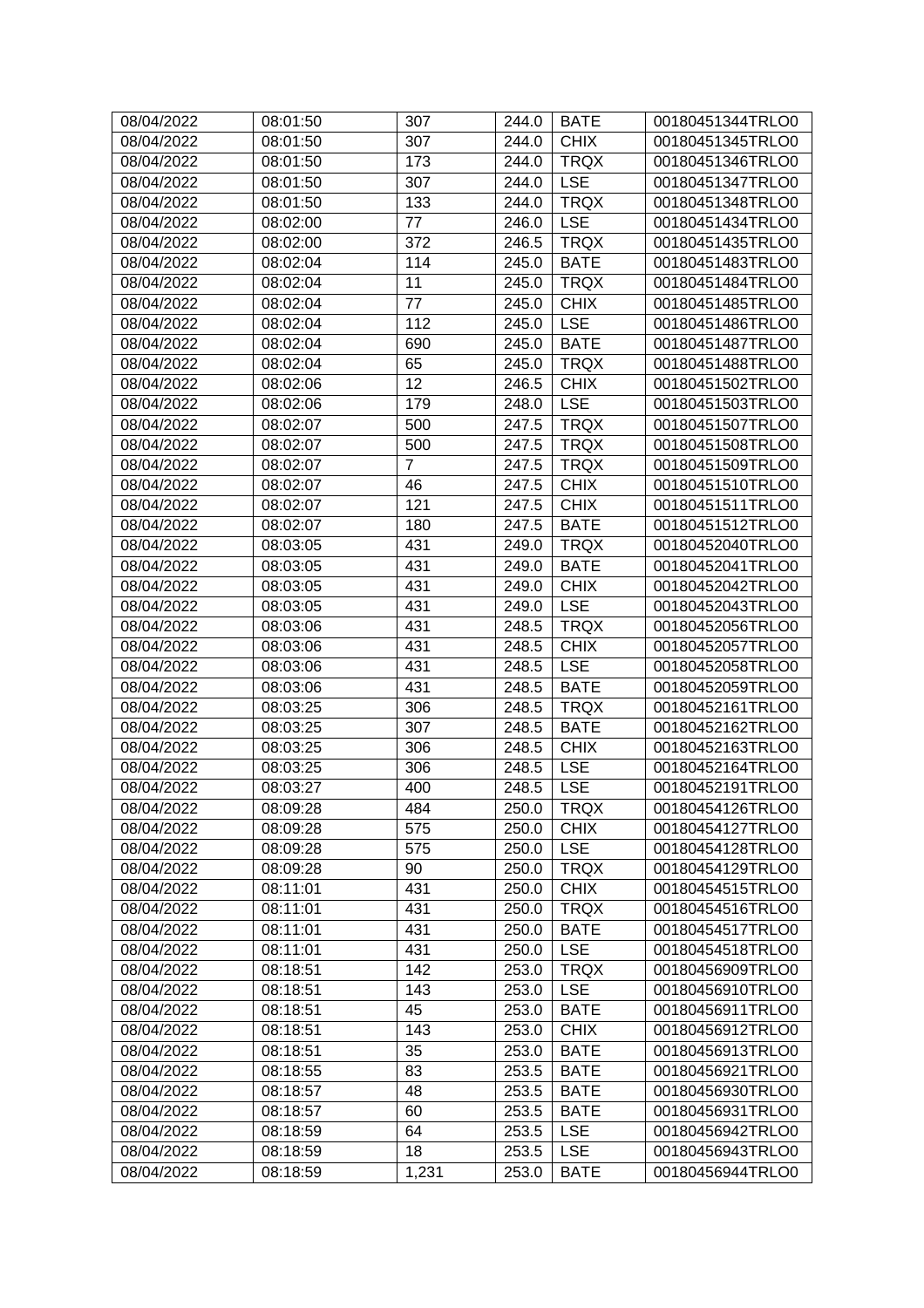| 08/04/2022 | 08:18:59 | 82  | 252.5 | <b>TRQX</b> | 00180456945TRLO0 |
|------------|----------|-----|-------|-------------|------------------|
| 08/04/2022 | 08:18:59 | 369 | 255.0 | <b>CHIX</b> | 00180456946TRLO0 |
| 08/04/2022 | 08:18:59 | 815 | 255.0 | <b>CHIX</b> | 00180456947TRLO0 |
| 08/04/2022 | 08:19:58 | 244 | 255.5 | <b>TRQX</b> | 00180457149TRLO0 |
| 08/04/2022 | 08:19:58 | 246 | 255.5 | <b>CHIX</b> | 00180457150TRLO0 |
| 08/04/2022 | 08:19:58 | 575 | 255.5 | <b>LSE</b>  | 00180457151TRLO0 |
| 08/04/2022 | 08:19:58 | 330 | 255.5 | <b>TRQX</b> | 00180457152TRLO0 |
| 08/04/2022 | 08:19:58 | 329 | 255.5 | <b>CHIX</b> | 00180457153TRLO0 |
| 08/04/2022 | 08:25:48 | 431 | 259.5 | <b>BATE</b> | 00180458559TRLO0 |
| 08/04/2022 | 08:25:48 | 431 | 259.5 | <b>CHIX</b> | 00180458560TRLO0 |
| 08/04/2022 | 08:25:48 | 31  | 259.5 | <b>LSE</b>  | 00180458561TRLO0 |
| 08/04/2022 | 08:25:48 | 400 | 259.5 | <b>LSE</b>  | 00180458562TRLO0 |
| 08/04/2022 | 08:26:35 | 431 | 258.5 | <b>TRQX</b> | 00180458712TRLO0 |
| 08/04/2022 | 08:26:35 | 431 | 258.5 | <b>BATE</b> | 00180458713TRLO0 |
| 08/04/2022 | 08:26:35 | 431 | 258.5 | <b>CHIX</b> | 00180458714TRLO0 |
| 08/04/2022 | 08:26:35 | 431 | 258.5 | <b>LSE</b>  | 00180458715TRLO0 |
| 08/04/2022 | 08:26:35 | 431 | 258.0 | <b>TRQX</b> | 00180458716TRLO0 |
| 08/04/2022 | 08:26:35 | 180 | 258.0 | <b>BATE</b> | 00180458717TRLO0 |
| 08/04/2022 | 08:26:35 | 148 | 258.0 | <b>BATE</b> | 00180458718TRLO0 |
| 08/04/2022 | 08:26:35 | 103 | 258.0 | <b>BATE</b> | 00180458719TRLO0 |
| 08/04/2022 | 08:27:09 | 226 | 257.5 | <b>TRQX</b> | 00180458841TRLO0 |
| 08/04/2022 | 08:27:09 | 431 | 257.5 | <b>LSE</b>  | 00180458843TRLO0 |
| 08/04/2022 | 08:27:09 | 105 | 257.5 | <b>TRQX</b> | 00180458842TRLO0 |
| 08/04/2022 | 08:27:09 | 105 | 257.5 | <b>CHIX</b> | 00180458844TRLO0 |
| 08/04/2022 | 08:27:09 | 68  | 257.5 | <b>BATE</b> | 00180458845TRLO0 |
| 08/04/2022 | 08:27:09 | 100 | 257.5 | <b>TRQX</b> | 00180458846TRLO0 |
| 08/04/2022 | 08:27:09 | 105 | 257.5 | <b>BATE</b> | 00180458847TRLO0 |
| 08/04/2022 | 08:27:09 | 326 | 257.5 | <b>CHIX</b> | 00180458848TRLO0 |
| 08/04/2022 | 08:27:09 | 258 | 257.5 | <b>BATE</b> | 00180458849TRLO0 |
| 08/04/2022 | 08:27:40 | 109 | 257.5 | <b>LSE</b>  | 00180458973TRLO0 |
| 08/04/2022 | 08:28:15 | 321 | 257.5 | <b>CHIX</b> | 00180459103TRLO0 |
| 08/04/2022 | 08:28:15 | 23  | 257.5 | <b>TRQX</b> | 00180459104TRLO0 |
| 08/04/2022 | 08:28:15 | 481 | 257.5 | <b>LSE</b>  | 00180459105TRLO0 |
| 08/04/2022 | 08:28:15 | 75  | 257.5 | <b>BATE</b> | 00180459106TRLO0 |
| 08/04/2022 | 08:28:15 | 297 | 257.5 | <b>TRQX</b> | 00180459107TRLO0 |
| 08/04/2022 | 08:28:15 | 172 | 257.5 | <b>LSE</b>  | 00180459108TRLO0 |
| 08/04/2022 | 08:28:15 | 86  | 257.5 | <b>BATE</b> | 00180459109TRLO0 |
| 08/04/2022 | 08:28:15 | 15  | 257.5 | <b>BATE</b> | 00180459110TRLO0 |
| 08/04/2022 | 08:28:15 | 12  | 257.5 | <b>BATE</b> | 00180459111TRLO0 |
| 08/04/2022 | 08:28:15 | 20  | 257.5 | <b>BATE</b> | 00180459112TRLO0 |
| 08/04/2022 | 08:28:15 | 113 | 257.5 | <b>BATE</b> | 00180459113TRLO0 |
| 08/04/2022 | 08:28:59 | 431 | 256.5 | <b>TRQX</b> | 00180459270TRLO0 |
| 08/04/2022 | 08:28:59 | 431 | 256.5 | <b>BATE</b> | 00180459271TRLO0 |
| 08/04/2022 | 08:28:59 | 431 | 256.5 | <b>CHIX</b> | 00180459272TRLO0 |
| 08/04/2022 | 08:28:59 | 431 | 256.5 | <b>LSE</b>  | 00180459273TRLO0 |
| 08/04/2022 | 08:29:10 | 431 | 256.5 | <b>LSE</b>  | 00180459326TRLO0 |
| 08/04/2022 | 08:30:27 | 431 | 256.5 | <b>LSE</b>  | 00180459897TRLO0 |
| 08/04/2022 | 08:30:27 | 245 | 256.5 | <b>TRQX</b> | 00180459898TRLO0 |
| 08/04/2022 | 08:30:27 | 186 | 256.5 | <b>TRQX</b> | 00180459899TRLO0 |
| 08/04/2022 | 08:30:27 | 431 | 256.5 | <b>CHIX</b> | 00180459900TRLO0 |
| 08/04/2022 | 08:30:27 | 431 | 256.5 | <b>BATE</b> | 00180459901TRLO0 |
| 08/04/2022 | 08:30:53 | 431 | 257.0 | <b>LSE</b>  | 00180460039TRLO0 |
| 08/04/2022 | 08:30:53 | 431 | 257.0 | <b>TRQX</b> | 00180460040TRLO0 |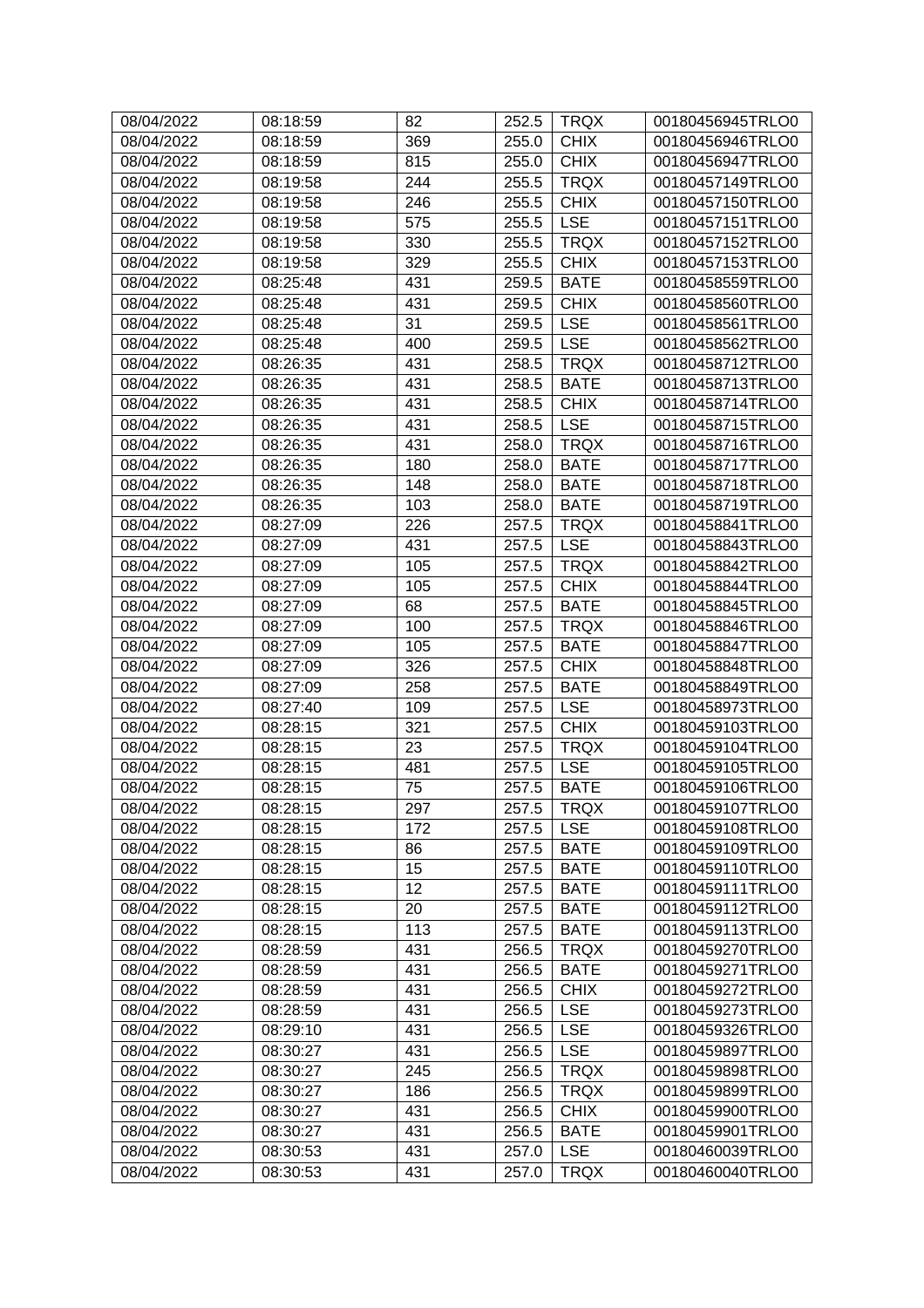| 08/04/2022 | 08:30:53 | 431            | 257.0 | <b>CHIX</b> | 00180460041TRLO0 |
|------------|----------|----------------|-------|-------------|------------------|
| 08/04/2022 | 08:30:53 | 431            | 257.0 | <b>BATE</b> | 00180460042TRLO0 |
| 08/04/2022 | 09:23:26 | 208            | 262.0 | <b>LSE</b>  | 00180471927TRLO0 |
| 08/04/2022 | 09:23:28 | 164            | 263.5 | <b>CHIX</b> | 00180471931TRLO0 |
| 08/04/2022 | 09:23:28 | 44             | 263.5 | <b>CHIX</b> | 00180471932TRLO0 |
| 08/04/2022 | 09:23:58 | 875            | 262.5 | <b>LSE</b>  | 00180472034TRLO0 |
| 08/04/2022 | 09:23:58 | 100            | 262.5 | <b>TRQX</b> | 00180472035TRLO0 |
| 08/04/2022 | 09:23:58 | 209            | 262.5 | <b>BATE</b> | 00180472036TRLO0 |
| 08/04/2022 | 09:24:00 | 148            | 263.0 | <b>LSE</b>  | 00180472042TRLO0 |
| 08/04/2022 | 09:24:15 | 37             | 262.5 | <b>LSE</b>  | 00180472112TRLO0 |
| 08/04/2022 | 09:24:15 | 147            | 262.5 | <b>TRQX</b> | 00180472113TRLO0 |
| 08/04/2022 | 09:24:15 | 148            | 262.5 | <b>BATE</b> | 00180472114TRLO0 |
| 08/04/2022 | 09:24:15 | 148            | 262.5 | <b>CHIX</b> | 00180472115TRLO0 |
| 08/04/2022 | 09:24:15 | 76             | 262.0 | <b>LSE</b>  | 00180472116TRLO0 |
| 08/04/2022 | 09:26:20 | 353            | 263.0 | <b>TRQX</b> | 00180472650TRLO0 |
| 08/04/2022 | 09:26:20 | 78             | 263.0 | <b>TRQX</b> | 00180472651TRLO0 |
| 08/04/2022 | 09:26:20 | 431            | 263.0 | <b>LSE</b>  | 00180472652TRLO0 |
| 08/04/2022 | 09:26:20 | 431            | 263.0 | <b>BATE</b> | 00180472653TRLO0 |
| 08/04/2022 | 09:26:20 | 431            | 263.0 | <b>CHIX</b> | 00180472654TRLO0 |
| 08/04/2022 | 09:28:00 | 187            | 262.5 | <b>BATE</b> | 00180473018TRLO0 |
| 08/04/2022 | 09:28:00 | 11             | 262.5 | <b>BATE</b> | 00180473019TRLO0 |
| 08/04/2022 | 09:34:19 | 104            | 262.5 | <b>TRQX</b> | 00180474217TRLO0 |
| 08/04/2022 | 09:34:19 | 233            | 262.5 | <b>BATE</b> | 00180474218TRLO0 |
| 08/04/2022 | 09:34:19 | 431            | 262.5 | <b>CHIX</b> | 00180474219TRLO0 |
| 08/04/2022 | 09:34:19 | 52             | 262.5 | <b>LSE</b>  | 00180474220TRLO0 |
| 08/04/2022 | 09:34:19 | 62             | 262.5 | <b>TRQX</b> | 00180474221TRLO0 |
| 08/04/2022 | 09:34:19 | 161            | 262.5 | <b>LSE</b>  | 00180474222TRLO0 |
| 08/04/2022 | 09:34:19 | 265            | 262.5 | <b>TRQX</b> | 00180474223TRLO0 |
| 08/04/2022 | 09:34:19 | 218            | 262.5 | <b>LSE</b>  | 00180474224TRLO0 |
| 08/04/2022 | 09:39:21 | 8              | 261.5 | <b>TRQX</b> | 00180475218TRLO0 |
| 08/04/2022 | 09:39:21 | 52             | 261.5 | <b>TRQX</b> | 00180475219TRLO0 |
| 08/04/2022 | 09:39:21 | 23             | 261.5 | <b>LSE</b>  | 00180475220TRLO0 |
| 08/04/2022 | 09:39:21 | 105            | 261.5 | <b>TRQX</b> | 00180475221TRLO0 |
| 08/04/2022 | 09:39:21 | 173            | 261.5 | <b>CHIX</b> | 00180475222TRLO0 |
| 08/04/2022 | 09:39:21 | 64             | 261.5 | <b>BATE</b> | 00180475223TRLO0 |
| 08/04/2022 | 09:39:21 | 189            | 261.5 | <b>LSE</b>  | 00180475224TRLO0 |
| 08/04/2022 | 09:39:21 | 214            | 261.5 | <b>TRQX</b> | 00180475225TRLO0 |
| 08/04/2022 | 09:39:21 | $\overline{7}$ | 261.5 | <b>CHIX</b> | 00180475226TRLO0 |
| 08/04/2022 | 09:39:21 | 19             | 261.5 | <b>BATE</b> | 00180475227TRLO0 |
| 08/04/2022 | 09:39:21 | 105            | 261.5 | <b>LSE</b>  | 00180475228TRLO0 |
| 08/04/2022 | 09:39:21 | 303            | 261.5 | <b>CHIX</b> | 00180475229TRLO0 |
| 08/04/2022 | 09:39:21 | 97             | 261.5 | <b>BATE</b> | 00180475230TRLO0 |
| 08/04/2022 | 09:39:21 | 62             | 261.5 | <b>LSE</b>  | 00180475231TRLO0 |
| 08/04/2022 | 09:39:21 | 303            | 261.5 | <b>BATE</b> | 00180475232TRLO0 |
| 08/04/2022 | 09:40:03 | 246            | 260.5 | <b>TRQX</b> | 00180475381TRLO0 |
| 08/04/2022 | 09:40:03 | 247            | 260.5 | <b>LSE</b>  | 00180475382TRLO0 |
| 08/04/2022 | 09:40:03 | 247            | 260.5 | <b>CHIX</b> | 00180475383TRLO0 |
| 08/04/2022 | 09:40:03 | 247            | 260.5 | <b>BATE</b> | 00180475384TRLO0 |
| 08/04/2022 | 09:40:03 | 48             | 260.5 | <b>BATE</b> | 00180475385TRLO0 |
| 08/04/2022 | 10:05:58 | 323            | 261.0 | <b>TRQX</b> | 00180482665TRLO0 |
| 08/04/2022 | 10:05:58 | 107            | 261.0 | <b>LSE</b>  | 00180482666TRLO0 |
| 08/04/2022 | 10:06:02 | 107            | 261.0 | <b>TRQX</b> | 00180482697TRLO0 |
| 08/04/2022 | 10:06:05 | 380            | 261.0 | <b>LSE</b>  | 00180482709TRLO0 |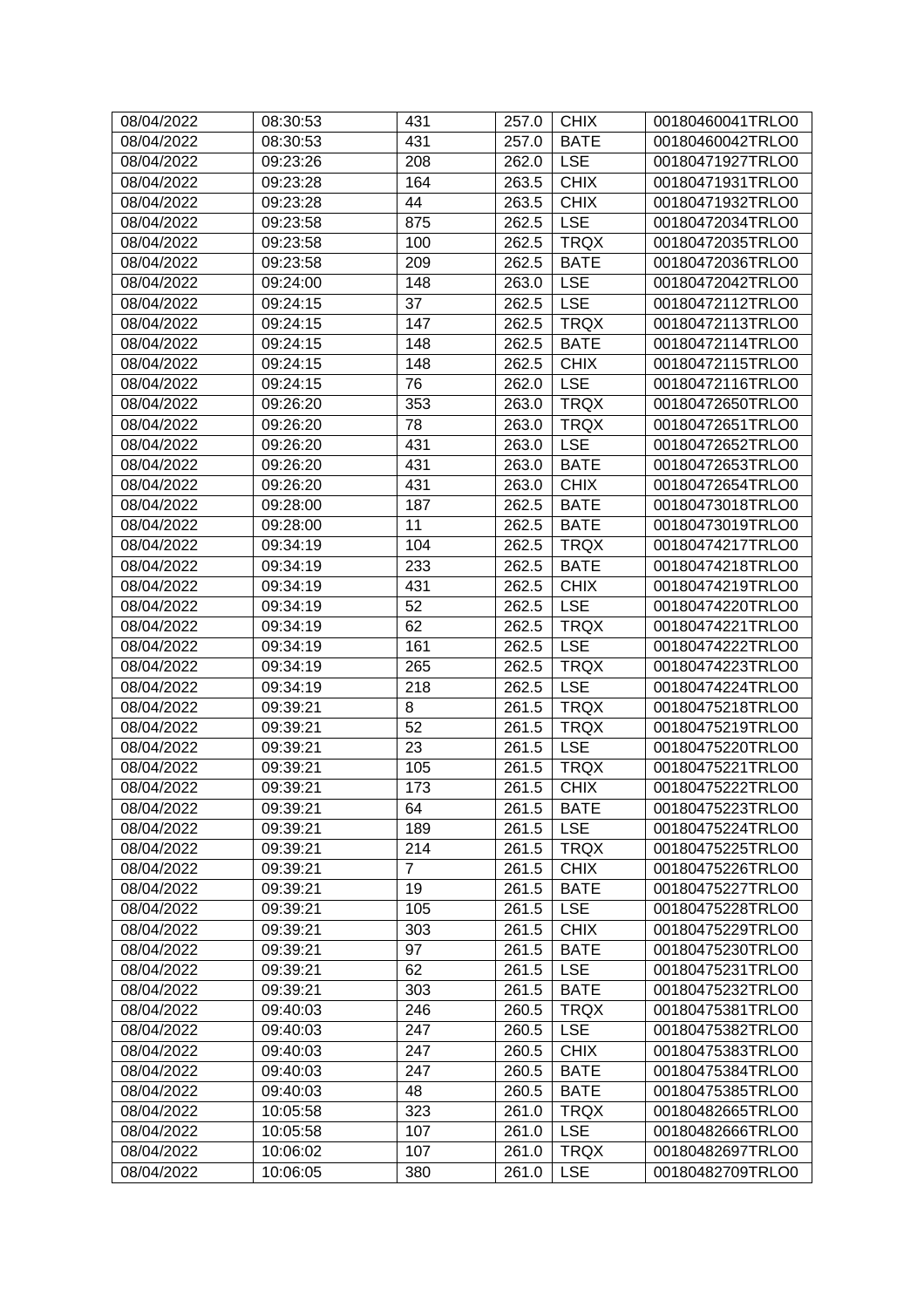| 08/04/2022 | 10:06:05 | 91             | 261.0 | <b>LSE</b>  | 00180482710TRLO0 |
|------------|----------|----------------|-------|-------------|------------------|
| 08/04/2022 | 10:06:08 | 27             | 261.0 | <b>TRQX</b> | 00180482735TRLO0 |
| 08/04/2022 | 10:06:11 | 118            | 261.0 | <b>LSE</b>  | 00180482748TRLO0 |
| 08/04/2022 | 10:06:14 | $\overline{7}$ | 261.0 | <b>TRQX</b> | 00180482816TRLO0 |
| 08/04/2022 | 10:06:17 | 29             | 261.0 | <b>LSE</b>  | 00180482839TRLO0 |
| 08/04/2022 | 10:06:20 | $\overline{c}$ | 261.0 | <b>TRQX</b> | 00180482858TRLO0 |
| 08/04/2022 | 10:06:23 | $\overline{7}$ | 261.0 | <b>LSE</b>  | 00180482865TRLO0 |
| 08/04/2022 | 10:06:26 | 1              | 261.0 | <b>TRQX</b> | 00180482872TRLO0 |
| 08/04/2022 | 10:06:28 | 1              | 261.0 | <b>LSE</b>  | 00180482896TRLO0 |
| 08/04/2022 | 10:09:44 | 15             | 260.5 | <b>LSE</b>  | 00180483699TRLO0 |
| 08/04/2022 | 10:09:47 | 55             | 260.5 | <b>LSE</b>  | 00180483724TRLO0 |
| 08/04/2022 | 10:17:59 | 193            | 261.0 | <b>LSE</b>  | 00180485527TRLO0 |
| 08/04/2022 | 10:17:59 | 34             | 261.0 | <b>LSE</b>  | 00180485528TRLO0 |
| 08/04/2022 | 10:17:59 | 61             | 261.5 | <b>LSE</b>  | 00180485529TRLO0 |
| 08/04/2022 | 10:18:01 | 228            | 262.0 | <b>CHIX</b> | 00180485541TRLO0 |
| 08/04/2022 | 10:18:01 | 63             | 262.0 | <b>CHIX</b> | 00180485542TRLO0 |
| 08/04/2022 | 10:18:01 | 52             | 262.0 | <b>CHIX</b> | 00180485543TRLO0 |
| 08/04/2022 | 10:18:02 | 270            | 262.0 | <b>LSE</b>  | 00180485555TRLO0 |
| 08/04/2022 | 10:18:02 | 329            | 262.0 | <b>LSE</b>  | 00180485556TRLO0 |
| 08/04/2022 | 10:18:02 | 82             | 262.0 | <b>LSE</b>  | 00180485557TRLO0 |
| 08/04/2022 | 10:18:03 | 154            | 263.0 | <b>LSE</b>  | 00180485563TRLO0 |
| 08/04/2022 | 10:18:03 | 32             | 263.0 | <b>LSE</b>  | 00180485564TRLO0 |
| 08/04/2022 | 10:18:04 | 203            | 263.0 | <b>LSE</b>  | 00180485569TRLO0 |
| 08/04/2022 | 10:18:04 | 117            | 263.0 | <b>LSE</b>  | 00180485570TRLO0 |
| 08/04/2022 | 10:18:05 | 47             | 263.0 | <b>LSE</b>  | 00180485579TRLO0 |
| 08/04/2022 | 10:18:08 | 80             | 263.5 | <b>LSE</b>  | 00180485587TRLO0 |
| 08/04/2022 | 10:18:11 | 121            | 263.5 | <b>LSE</b>  | 00180485593TRLO0 |
| 08/04/2022 | 10:18:14 | 20             | 263.5 | <b>LSE</b>  | 00180485599TRLO0 |
| 08/04/2022 | 10:22:42 | 139            | 262.5 | <b>TRQX</b> | 00180486576TRLO0 |
| 08/04/2022 | 10:22:42 | 139            | 262.5 | <b>BATE</b> | 00180486577TRLO0 |
| 08/04/2022 | 10:22:42 | 139            | 262.5 | <b>CHIX</b> | 00180486578TRLO0 |
| 08/04/2022 | 10:22:42 | 139            | 262.5 | <b>LSE</b>  | 00180486579TRLO0 |
| 08/04/2022 | 10:22:42 | 35             | 262.5 | <b>LSE</b>  | 00180486580TRLO0 |
| 08/04/2022 | 10:35:45 | 82             | 263.0 | <b>LSE</b>  | 00180489579TRLO0 |
| 08/04/2022 | 10:35:46 | 241            | 263.0 | LSE         | 00180489586TRLO0 |
| 08/04/2022 | 10:35:50 | 546            | 263.0 | <b>LSE</b>  | 00180489594TRLO0 |
| 08/04/2022 | 10:35:53 | 60             | 263.0 | <b>LSE</b>  | 00180489610TRLO0 |
| 08/04/2022 | 10:35:55 | 137            | 263.5 | <b>LSE</b>  | 00180489661TRLO0 |
| 08/04/2022 | 10:35:59 | 112            | 263.5 | <b>LSE</b>  | 00180489664TRLO0 |
| 08/04/2022 | 10:35:59 | 49             | 264.0 | <b>LSE</b>  | 00180489665TRLO0 |
| 08/04/2022 | 10:36:10 | 119            | 264.0 | <b>LSE</b>  | 00180489736TRLO0 |
| 08/04/2022 | 10:36:14 | 46             | 264.0 | <b>LSE</b>  | 00180489749TRLO0 |
| 08/04/2022 | 10:36:17 | 29             | 264.0 | <b>LSE</b>  | 00180489752TRLO0 |
| 08/04/2022 | 10:36:20 | 12             | 264.0 | <b>LSE</b>  | 00180489769TRLO0 |
| 08/04/2022 | 10:36:23 | $\overline{7}$ | 264.0 | <b>LSE</b>  | 00180489802TRLO0 |
| 08/04/2022 | 10:36:26 | 3              | 264.0 | <b>LSE</b>  | 00180489855TRLO0 |
| 08/04/2022 | 10:36:26 | $\overline{2}$ | 264.5 | <b>LSE</b>  | 00180489856TRLO0 |
| 08/04/2022 | 10:44:05 | 119            | 263.5 | <b>TRQX</b> | 00180491491TRLO0 |
| 08/04/2022 | 10:44:05 | 285            | 263.5 | <b>LSE</b>  | 00180491492TRLO0 |
| 08/04/2022 | 10:44:05 | 120            | 263.5 | <b>BATE</b> | 00180491493TRLO0 |
| 08/04/2022 | 10:44:05 | 120            | 263.5 | <b>CHIX</b> | 00180491494TRLO0 |
| 08/04/2022 | 10:48:29 | 241            | 265.5 | <b>LSE</b>  | 00180492528TRLO0 |
| 08/04/2022 | 10:48:29 | 58             | 266.0 | <b>CHIX</b> | 00180492529TRLO0 |
|            |          |                |       |             |                  |